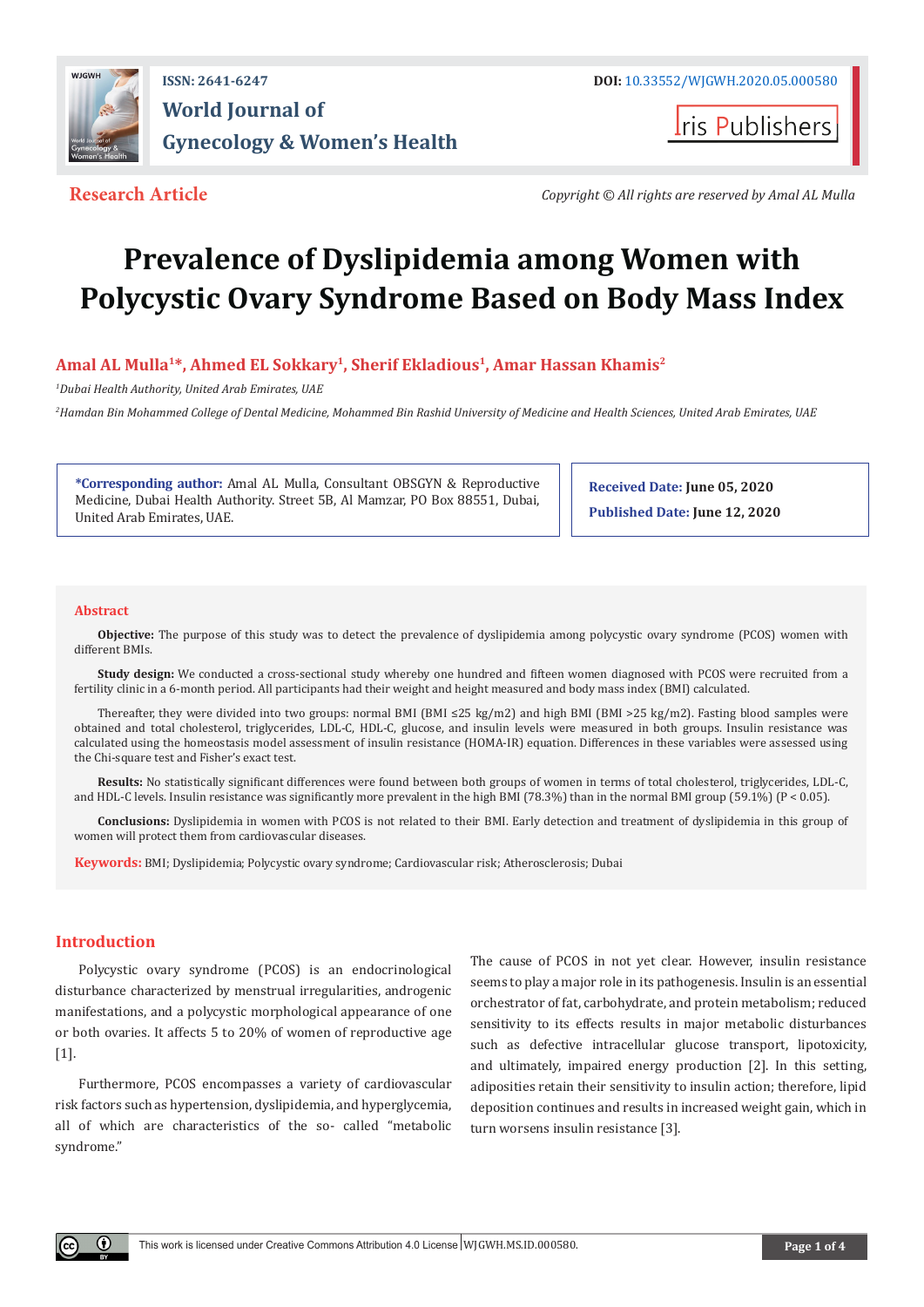Impairments in the antioxidant system and accumulation of free radicals could be the spark that triggers inflammation, which in turn result in a plethora of pathogenic phenomena, such as PCOS and dyslipidemia [4].

Dyslipidemia in women with PCOS is a source of concern given its negative effects on cardiovascular health. In the general population, most epidemiological studies show a steady increase in cardiovascular disease when cholesterol levels exceed 5mmol/L [5]. The pathogenesis of dyslipidemia in PCOS has not been fully elucidated; over production of free radicals, defects in lipolysis, glucose receptor abnormalities, insulin resistance, and obesity have all been proposed as possible mechanisms [6].

In the current study, we aimed to evaluate cholesterol and lipoprotein levels among women with PCOS and assessed their relation to body mass index (BMI).

#### **Materials and Methods**

#### **Subjects**

Women included in this cross-sectional study were randomly selected during their visits to the fertility clinic in Saudi German Hospital in Dubai between August 2018 and February 2019. Participants were included if they had PCOS diagnosed according to Rotterdam criteria [7] and an age between 19 and 42 years. Women with concurrent hypothyroidism, hyperprolactinemia, or hyperandrogenism due to causes other than PCOS were excluded from the study.

The weight and height of each participant were measured (in kilograms and centimeters, respectively), and the participants were categorized into two groups according to their BMI: normal BMI  $(BMI \leq 25 \text{ kg/m2})$  and high BMI  $(BMI > 25 \text{ kg/m2})$ .

Blood samples were collected after a 12-hour fast. Total cholesterol, LDL-C, triglycerides, HDL-C, glucose, and insulin were measured.

Cardiovascular risk factors such as hypertension, diabetes mellitus, family history of dyslipidemia, and smoking status were assessed using a questionnaire filled out by the participants.

#### **Laboratory assays**

Venous blood samples were centrifuged, and sera were used to assess total cholesterol, LDL-C, and triglycerides using Adevia 1650 biochemical analyzer (Erba Lachema reagents). HDL-C was determined via direct immune-inhibition method. Insulin level was detected using electro-Chemiluminescence immunoassay (ECLIA) (Cobas E, Roche Diagnostics, and Mannheim, Germany). Hexokinase method (Cobas C, Roche Diagnostics GmbH, and Mannheim, Germany) was used to calculate the glucose level. Insulin resistance was calculated using the homeostasis model assessment of insulin resistance (HOMA-IR) equation.

#### **Variable classification**

Cholesterol and lipoprotein reference values were based on the American College of Cardiology and American Heart Association recommendations [8]. Abnormal blood levels were considered as follows: total cholesterol > 6.2mmol/L, HDL-C < 1.3mmol/L, LDL-C > 4.1mmol/L, and triglycerides > 2.2mmol/L. Insulin resistance was defined if HOMA-IR exceeded 1.9.

#### **Data analysis**

All data were analyzed using IBM-SPSS for Windows version 23.0 (SPSS Inc., Chicago, IL). Categorical variables were crosstabulated to examine independence between variables; for such variables, the Chi-squared test or Fisher's exact test was used. Frequency tables bar and pie graphs, measures of percentage, tendency, and dispersion were used as descriptive tools. The Mann-Whitney test was used to compare the ages between both groups. A P-value of less than 0.05 was considered significant in all statistical analysis.

#### **Ethical approval**

Written informed consent was obtained from all the participants, and the study was approved by the Research Ethics Review Committee of Dubai Health Authority (approval number: DSREC-09/2018 12). The study was carried out in accordance with the code of ethics of the Declaration of Helsinki.

#### **Results**

 A total of 115 women were included. Thirty-two of them were Emirati (27.8%), and eighty-three (72.2%) were of other nationalities. Forty-five women were grouped as normal BMI, and seventy as high BMI (Figure 1). The average BMI was 27.4kg/m2  $(\pm 5.7)$ .

No age difference was observed between both groups.



**Citation:** Amal AL Mulla, Ahmed EL Sokkary, Sherif Ekladious, Amar Hassan Khamis. Prevalence of Dyslipidemia among Women with Polycystic Ovary Syndrome Based on Body Mass Index. W J Gynecol Women's Health. 5(1): 2020. WJGWH.MS.ID.000580. DOI: [10.33552/WJGWH.2020.05.000580](http://dx.doi.org/10.33552/WJGWH.2020.05.000580).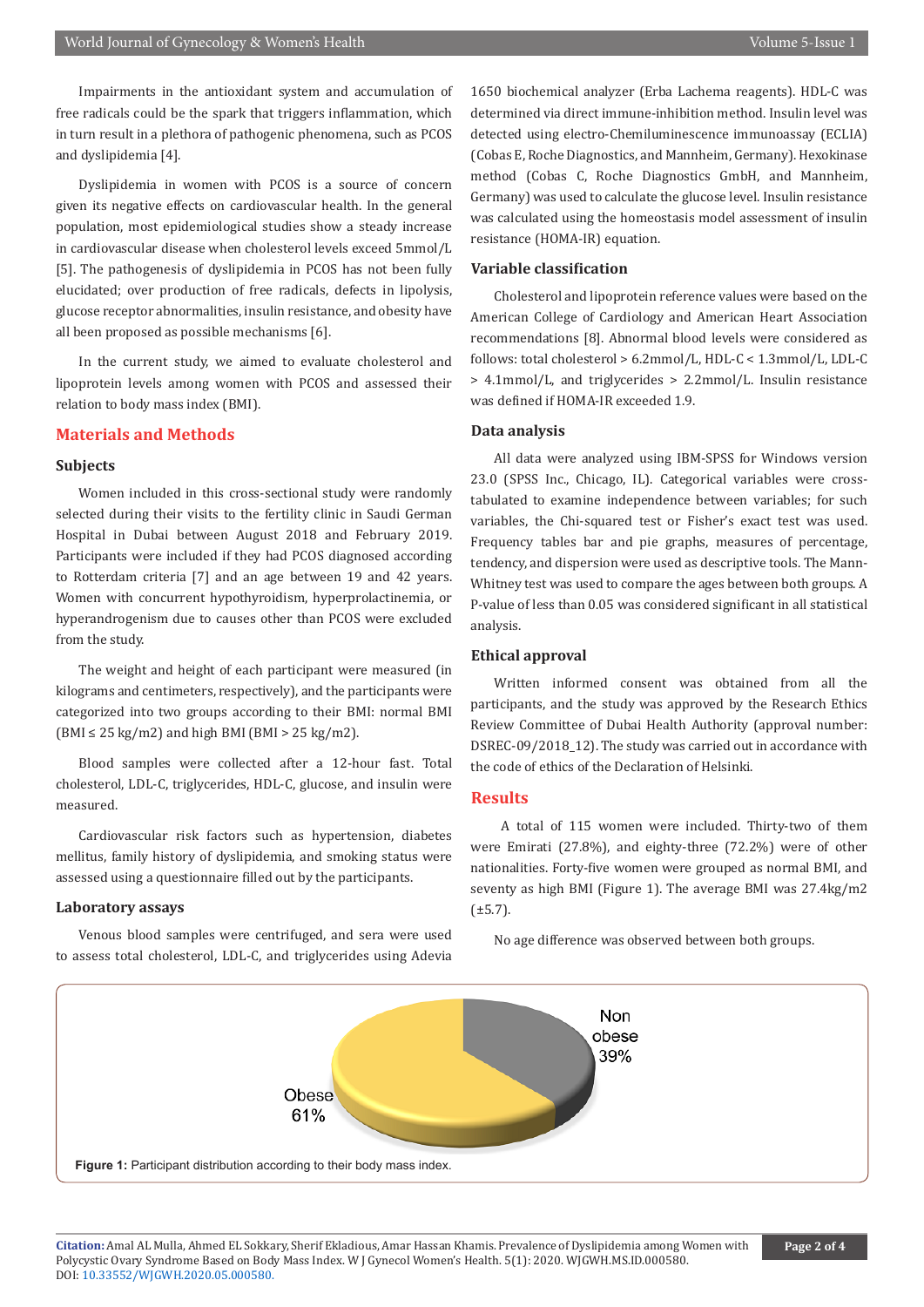No statistically significant differences were observed between women of normal and high BMI groups concerning elevated values of total cholesterol, triglycerides, and LDL-C, or low values of HDL-C (Figure 2). On the contrary, insulin resistance and diabetes mellitus

were significantly more frequent among women in the high BMI group. Both groups showed a similar prevalence of hypertension and family history of dyslipidemia (Table 1). All participants denied current or past smoking.

**Table 1:** Cardiovascular risk factor distribution among participants.

| <b>Characteristics</b>         | <b>Normal BMI</b> | <b>High BMI</b> | P-value |
|--------------------------------|-------------------|-----------------|---------|
|                                | $(n=45)$          | $(n=70)$        |         |
| Age group (y)                  | 30.1 (4.57)       | 31.1(5.0)       | 0.168   |
| <b>Diabetes</b>                | 3(6.7)            | 14 (20%)        | 0.041   |
| Insulin Resistance             | $26(59.1\%)$      | 54 (78.3 %)     | 0.025   |
| Hypertension                   | $2(4.4\%)$        | $4(5.7\%)$      | 0.563   |
| Dyslipidemia                   |                   |                 |         |
| Total cholesterol              | 10 (23.3%)        | 23 (33.3%)      | 0.178   |
| Triglycerides                  | $4(8.9\%)$        | 10 (14.7%)      | 0.269   |
| LDL-C                          | 32 (74.4 %)       | $61(87.1\%)$    | 0.073   |
| HDL-C                          | 11 (27.5%)        | 23 (39%)        | 0.167   |
| Family history of dyslipidemia | 10 (22.7%)        | 14 (20.3%)      | 0.467   |

BMI: Body Mass Index; HDL-C: High Density Lipoprotein Cholesterol; LDL-C: Low Density Lipoprotein cholesterol



Figure 2: Prevalence of abnormal levels of cholesterol, triglycerides, LDL-C, and HDL-C among women with normal and high BMI. BMI, Body Mass Index; HDL-C, High Density Lipoprotein Cholesterol; LDL-C, Low Density Lipoprotein Cholesterol.

In the normal BMI group, elevated LDL-C levels were more prevalent in women with insulin resistance than in those without insulin resistance (83.8% vs. 52%;  $p < .05$ ). This relationship was absent in the high BMI group.

#### **Discussion**

In the present study, we investigated the prevalence of dyslipidemia in women with PCOS and its relation to BMI. Abnormalities in lipid profiles were not limited to women with an elevated BMI, as they were also present in women with a normal BMI.

Similar findings were found in a study performed by Kim, et al. which reported dyslipidemia among 35.7% of young and lean Korean women with PCOS [9]. Baldani, et al. attributed the metabolic disorders in PCOS to intrinsic factors, as these were also noticed in lean patients [10]. Sam, et al. reported that PCOS was the most frequent cause of dyslipidemia in women of reproductive age [11].

Therefore, women with PCOS were at notable risk for subclinical atherosclerosis [12], irrespective of their BMI. Moreover, cardiovascular risk was reported to be elevated even in women with normal lipid profiles [13]. This relates to an altered composition of LDL-C particles that renders them more atherogenic regardless of its quantitative value [14]. These qualitative abnormalities further aggravate the risk of coronary artery disease [15]; indeed, coronary